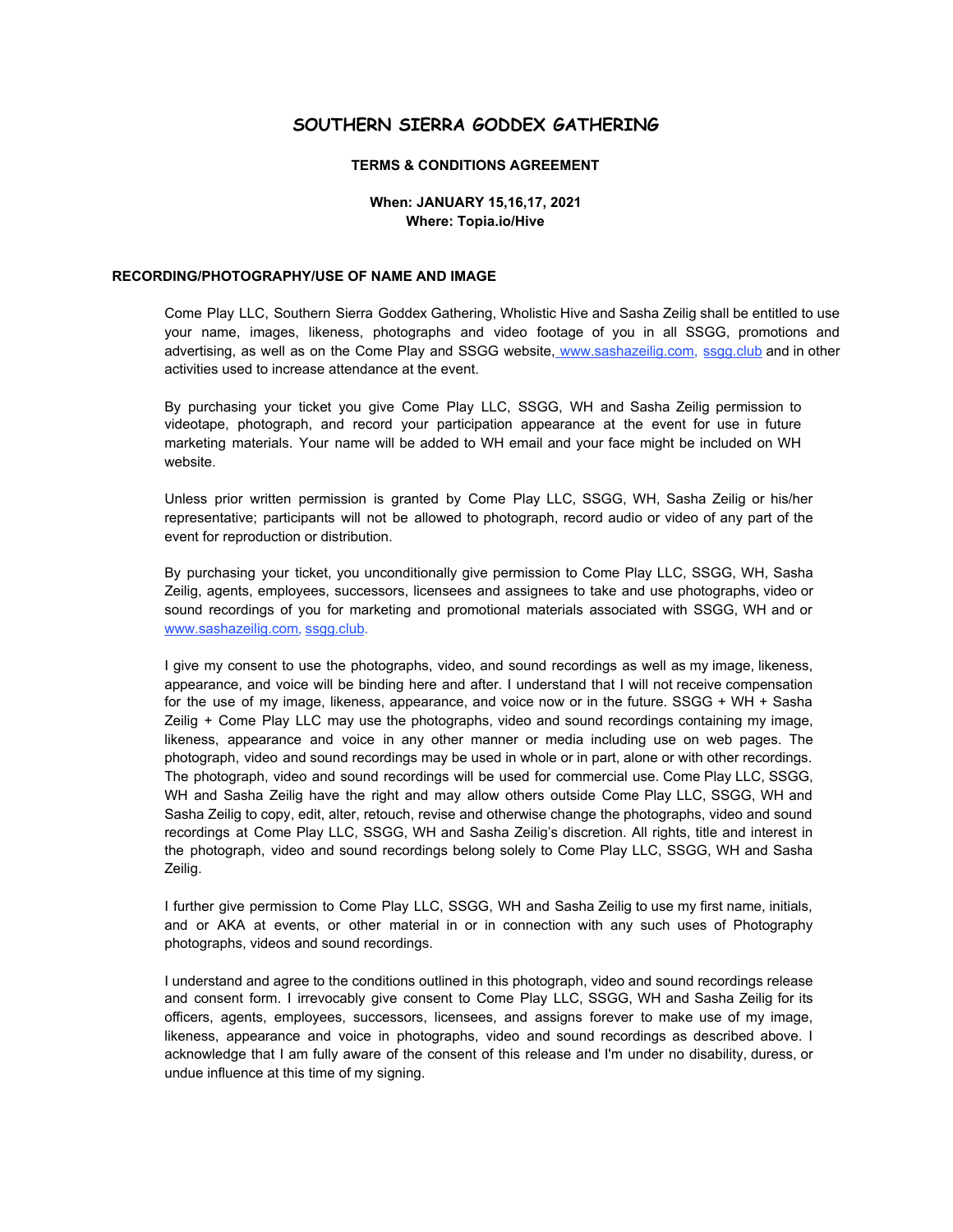### **ASSUMPTION OF RISK AND LIABILITY WAIVER FORM**

I agree to fully wave, release and hold harmless SSGG + WH + Sasha Zeilig + Come Play, LLC, including Presenters, Vendors, Supporters, staff members, contractors, other SSGG participants, and facilities used from any and all claims, causes of action, property damage or death. Furthermore, I will not hold Come Play, LLC liable for any personal injury or any personal property damage, which may occur before, during or after the event.

I accept and understand that participation in SSGG and its activities could involve some possible property damage, personal injury, or death. Despite safety precautions in place, unforeseeable accidents and injuries may occur. By signing this release form, I (the participant) assume all risks related to the use of any and all spaces used by SSGG + WH + Sasha Zeilig + Come Play, LLC. Furthermore, I agree to take full responsibility for my behavior in addition to any damage I may cause to the facilities utilized by SSGG + WH + Sasha Zeilig + Come Play, LLC.

SSGG + WH + Sasha Zeilig + Come Play, LLC and its instructors, staff members, and contractors reserve the right to prevent anyone behaving in an inappropriate manner or acting in a manner contrary to instruction from participating in the activity. I fully assume the dangers and risks and agree to use my best judgement while engaging in these activities. I release and hold harmless SSGG + WH + Sasha Zeilig + Come Play, LLC in action lawsuits and agree not to sue. Any dispute to this contract must be resolved through binding arbitration.

I understand that SSGG + WH + Sasha Zeilig + Come Play, LLC care about its participants. In the event that I should observe any unsafe conduct or conditions before, during or after SSGG, I agree to report the unsafe conduct or conditions to Sasha Zeilig, a Presenter, Supporter, or another designated staff member as soon as possible.

I certify that I am of legal age and competent to execute this assumption of Risk and Liability Waiver form, that in doing so of my own free will and accord, voluntarily, that I do so intending to bind myself, my executor, my heirs and administrators or assigns to the fullest extent under the law.

I have read and understand the forgoing and acknowledge my consent to the terms of this agreement. For a full description of SSGG, please visit www.sashazeilig.com[,](http://www.ssgg.club/) [ssgg.club,](http://www.ssgg.club/) wholistichive.biz

## **CANCELLATIONS**

We provide refunds up to three weeks prior to the event. Refunds will be returned to through the original method of payment or PayPal.

### **RELEASE AND HOLD HARMLESS AGREEMENT**

I hereby represent that I wish to participate as a Participant at The Southern Sierra Goddex Gathering (SSGG) on January 15-17, 2021. I recognize that any outdoor activity might involve certain dangers, including but not limited to hazards of the forces of nature and the actions of other participants and other persons unaffiliated with SSGG + WH. I understand these hazards produce a risk of physical harm or death, as well as a risk of loss or damage to my personal property. SSGG + WH shall not be responsible for any acts, negligent or otherwise, that might cause either personal or property damage to Participant. I further understand and agree SSGG + WH + Sasha Zeilig + Come Play LLC would not be able to hold such events without some form of agreement providing protection for SSGG + + WH + Sasha Zeilig + Come Play LLC, and its officers and volunteer workers.